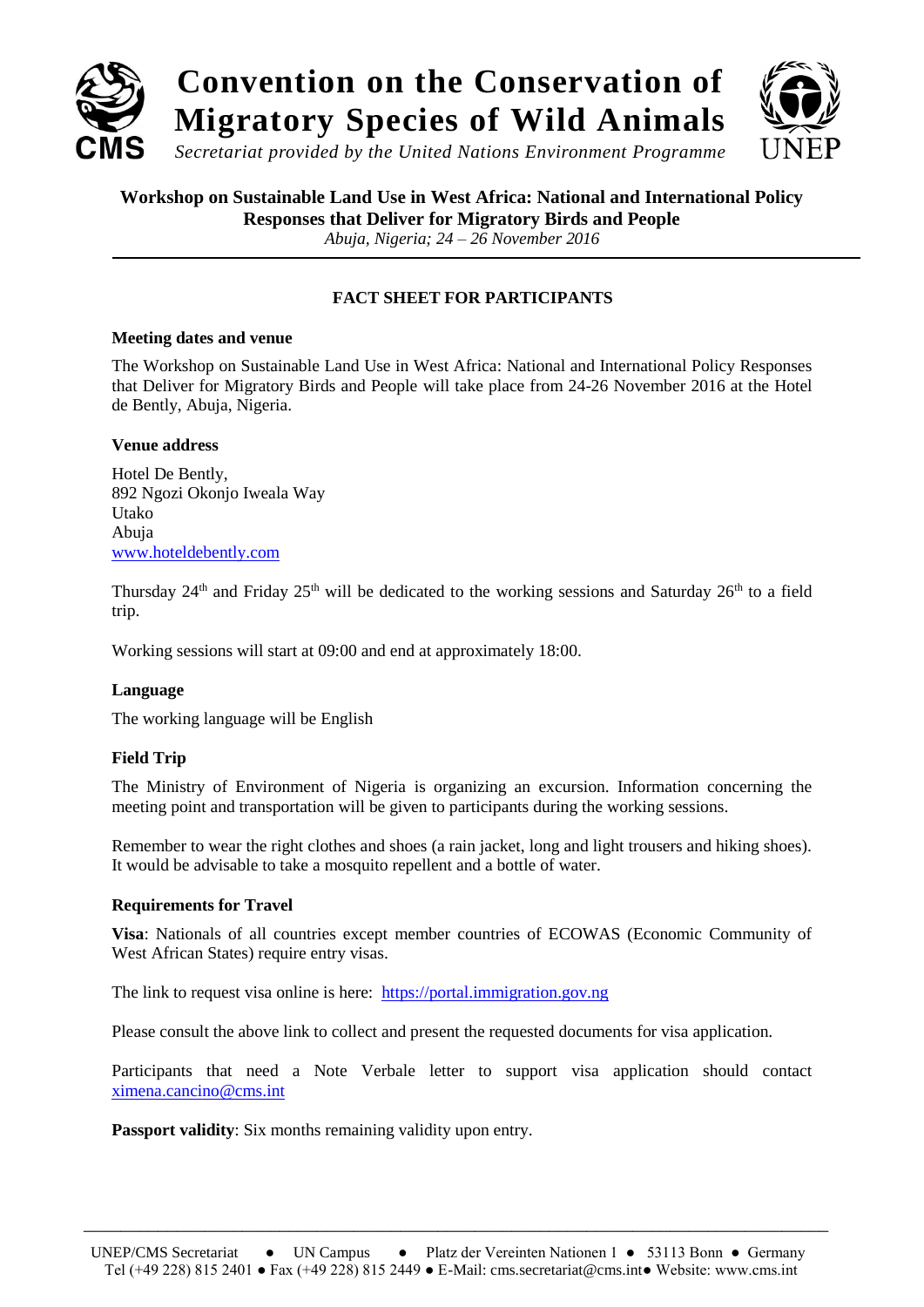**Vaccinations**: Proof of yellow fever vaccination will be required at the Nigerian airport of arrival. Yellow fever, malaria, hepatitis A and typhoid are a risk in Nigeria, so please obtain the travel vaccines and medicines accordingly.

#### **Accommodation**

**All participants are kindly requested to make their own hotel booking**. Rooms with a negotiated rate have been blocked in the hotel, where the meeting is taking place: Hotel de Bently. Because of security reasons, we strongly recommend our meeting participants to stay in the hotel of the meeting venue.

**HOTEL DE BENTLY** 892 Ngozi Okonjo Iweala Way, Utako Abuja [www.hoteldebently.com](http://www.hoteldebently.com/)

Single Room (Deluxe Room) including breakfast: US\$70.- Telephone: 234- 9 - 290 7185

Email: [reservation@hoteldebently.com;](mailto:reservation@hoteldebently.com) [info@hoteldebently.com](mailto:info@hoteldebently.com)

This four-star hotel is within close proximity of National Hospital Abuja and Nigerian National Mosque.

**The hotel offers transfers from the Airport:**.Guests must contact the hotel with arrival details before travel, using the contact information on the booking confirmation.

Airport shuttle fee: NGN 5,000 (US\$15) per room (one way) **Location**